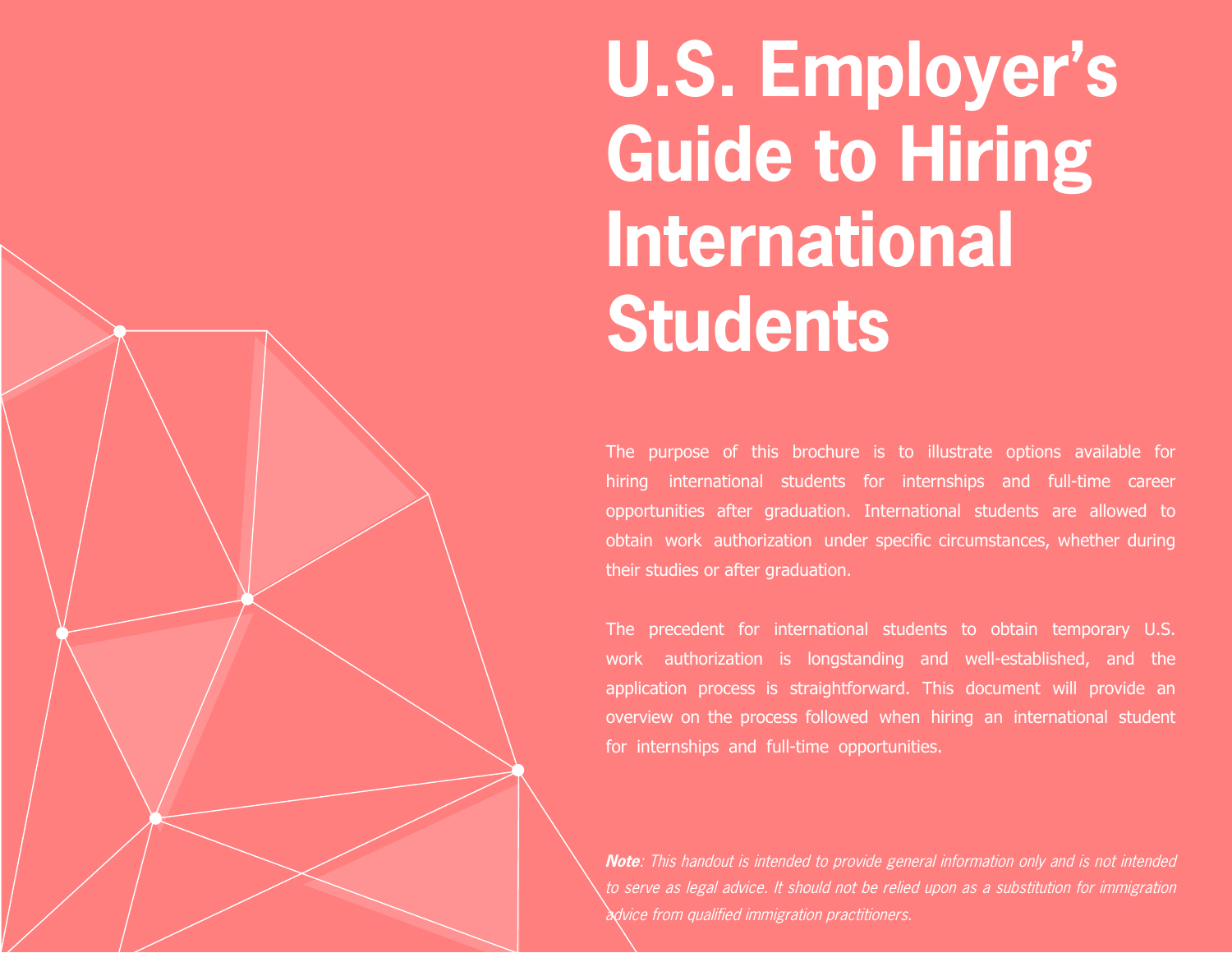## **Overview**

Most international students who are neither U.S. Citizens nor Permanent Residents enroll in academic programs under one of two non-immigrant student immigration statuses, F-1 or J-1. Since the majority of international students are F-1 student status, the focus of this guide will be on how to hire an F-1 student.

Please note that a Social Security Number alone is not sufficient proof of work authorization for international students. It is critical that employers confirm an international student's work authorization prior to employment start date to prevent any liability for the student and the employer in the future. All employees must complete their I-9 process at the time employment begins.



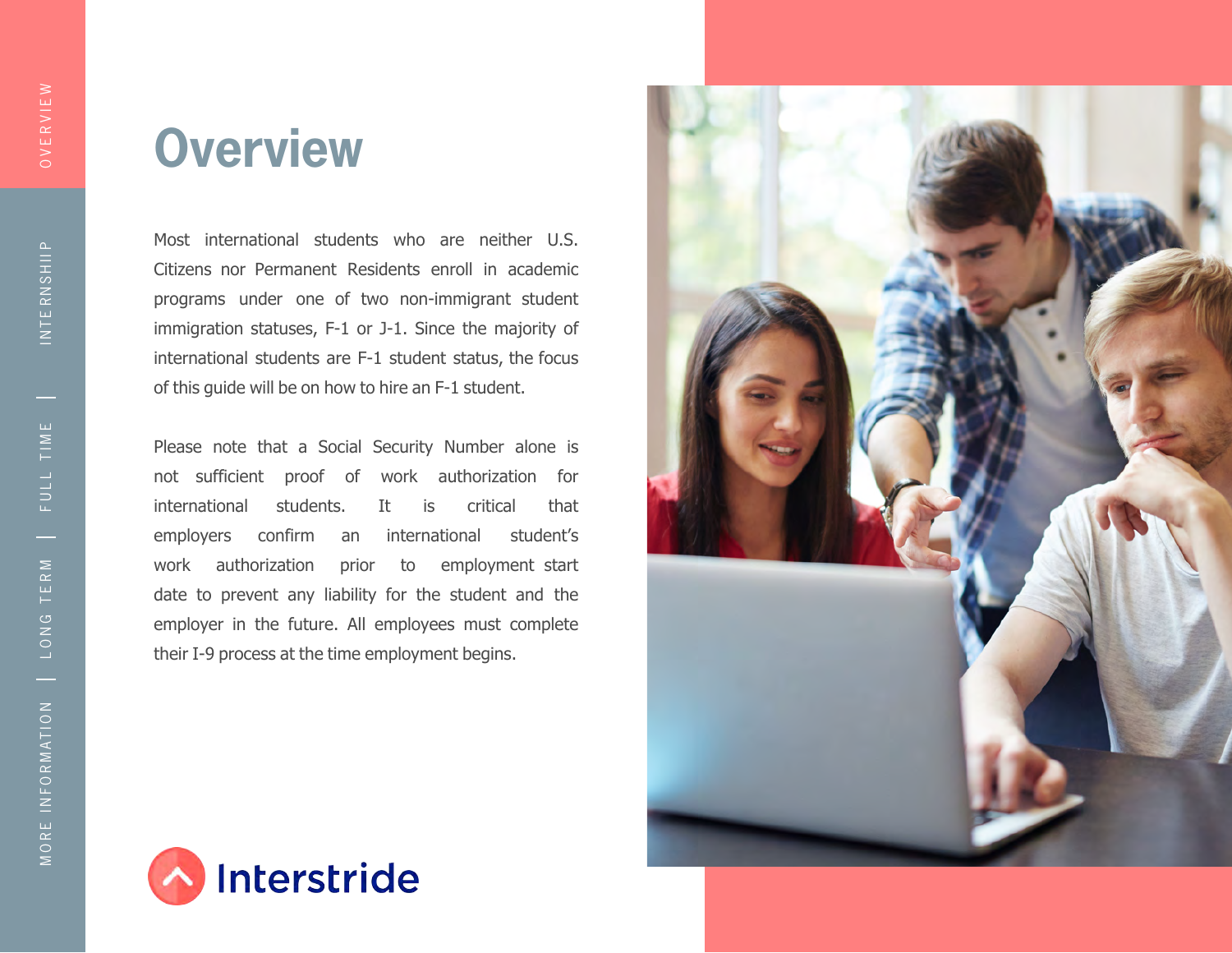INTE R N S HIIP

INTERNSHIIP



### **Internship**

### **Hiring an F-1 International Student for a Internship**

**Curricular Practical Training (CPT)** is work authorization that allows F-1 student status to accept employment in their academic field after one year of full-time study. Internship programs are some of the most common types of employment for international students. Students can choose to work full or part-time during their internships, depending on the institution's CPT policy.

**Duration:** There is no limit, but 12 months of full-time CPT eliminates eligibility for OPT. Part-time CPT employment does not affect eligibility for OPT. **Note**: Graduate students can accept CPT on Day 1 of their fulltime study, if required by their program.

**Employer Role:** Applying for CPT is solely the responsibility

of the student and therefore requires no action on the part of the hiring organization. (The employer usually needs to issue a letter to confirm the internship offer.)

**Student Role:** After the student has been offered a internship, he or she submits an online application to the sponsoring school providing the internship start and end dates as well as the organization's name and complete physical address. The student also needs to provide the job title and a detailed job description. This process is facilitated by the student's International student services office. In accordance with U.S. immigration regulations, students who engage in part-time or full-time CPT must still be full-time students during the academic year. They do not need to be enrolled full-time during official vacation periods (such as summer).

**Cost and Processing Time:** There is no cost to the employer. The processing and approval time for CPT is usually within 5-10 working days.

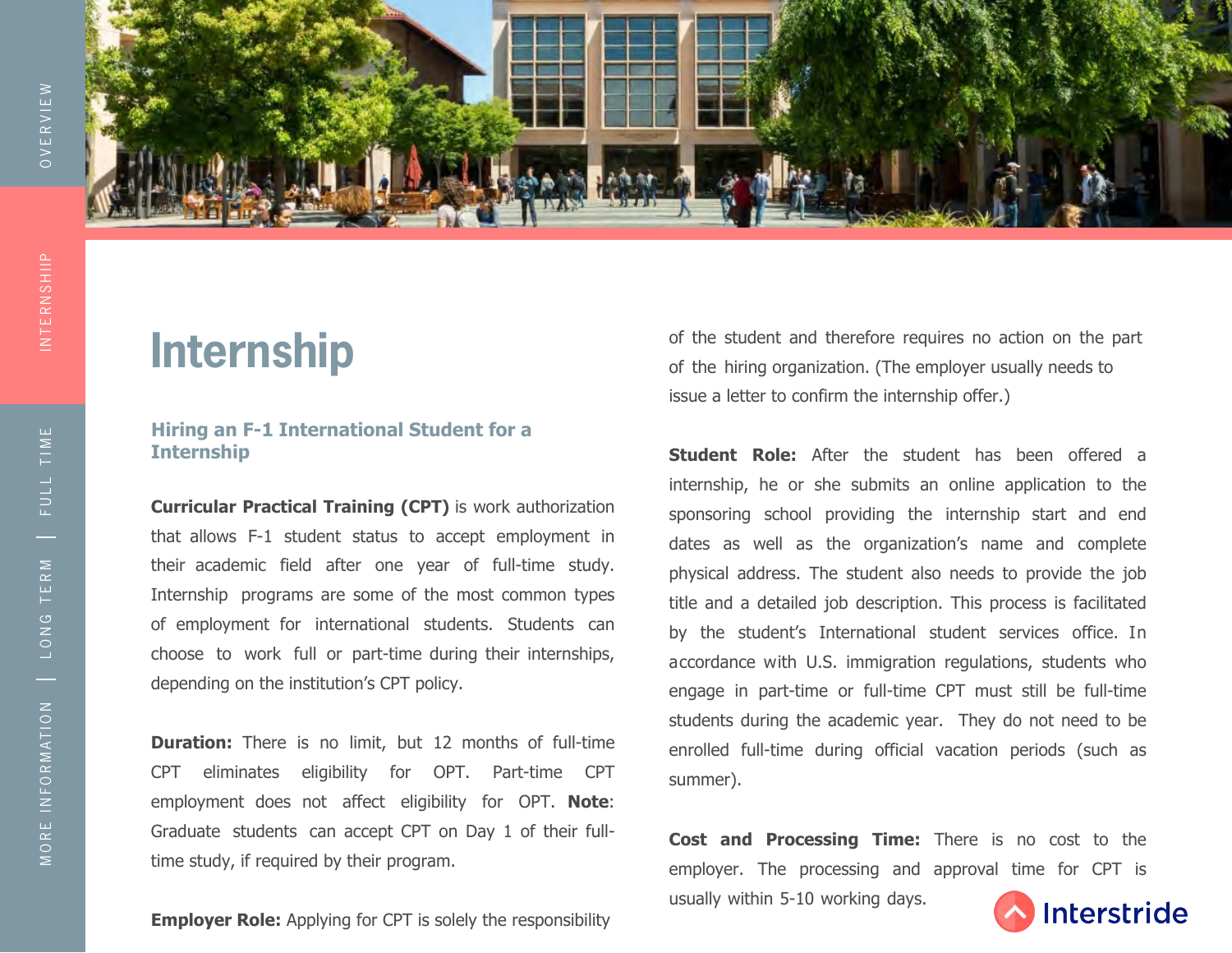## **Full Time**

### **Hiring an F-1 International Graduate for a Full-Time Internship or employment — Initial 12 month OPT**

**Post-completion Optional Practical Training (OPT)** is work authorization that allows F-1 status students who have graduated to gain practical work experience related to their major field of study.

**Duration:** 12 months for F-1 students (Please note, any approved precompletion OPT will be deducted from the 12 months OPT period.)

**Employer Role:** Applying for OPT is solely the responsibility of the student and therefore requires no action on the part of the hiring organization. OPT can be granted to the student with or without an offer of employment.

**Student Role:** Obtaining OPT work authorization is a two-step process. First, the F-1 student submits a request for an OPT recommendation which is processed and approved by an international advisor at the student's international services office. Second, the F-1 student mails in her/his completed OPT application, supporting documentation, and required fee to the USCIS to secure OPT work authorization. Once approved, the USCIS issues an Employment Authorization Document (EAD) card as proof of work authorization for the 12- month period. The fee is \$410, which is paid by the student. (Fee effective as of 12/2/19)

**Cost and Processing Time:** There is no cost to the employer. The international student services processes the student's OPT documentation. The USCIS processing time for OPT takes an average of 60 days but can take up to 3-4 months during peak OPT processing season (starting in February each year); therefore, students are encouraged to apply as early as 90 days prior to graduation. The new employee must have the EAD card in hand to start work.

### **Hiring an F-1 STEM Graduate for Practical Training—24 Month STEM OPT**

An additional 24 months of OPT work authorization (for a total of 36 months) allows F-1 student status holders who have graduated with an approved degree in Science, Technology, Engineering or Math (STEM) to gain extra practical work experience related to their STEM field.

**Duration**: 24 months for F-1 graduates

#### **Employer Role:**

- Be enrolled and in good-standing with E-Verify
- Prepare and implement a formal training program to support the student's academic learning through practical experience. The training program is signed by both the employer and student, and submitted to the international student services for approval. A report of the student's progress is submitted to the student's international student services midway and at the end of the 24-month program.
- Report termination of employment to the student's international student services within 5 business days.
- Provide an employment opportunity similar to U.S. workers in duties, hours, and compensation. Attest that:

a. The company has enough resources and trained personnel available to appropriately train the student;

b. The student will not replace a full- or part-time, temporary or permanent U.S. worker; and

c. Help the student attain his or her training objectives.

• Be prepared for a government agent worksite visit to verify STEM OPT program requirements are being met.

**Student Role:** The student submits the completed I-983 training plan as part of their STEM OPT request to the international student services office, which processes the STEM OPT recommendation for the student. The F-1 student mails her/his completed OPT application, supporting documentation, and required fee to USCIS. Once approved, USCIS issues an Employment Authorization Document (EAD) card as proof of work authorization for the 24 month period. The fee is \$410, which is paid by the student.

**Cost and Processing Time:** There is no cost to the employer. The international student services office processes the student's STEM OPT recommendation within a few working days. The USCIS processing time for STEM OPT takes an average of up to 3 - 4 months, with some cases taking 5-6 months. The STEM OPT Extension must be filed prior to the expiration of the initial OPT period. If students file their STEM OPT extension applications on time and their OPT period expires while their extension application is pending, their work authorization is automatically extended for 180 days. (USCIS does not have to do anything, the regulations allow for the automatic extension of the work authorization if the student timely files their STEM OPT application.)

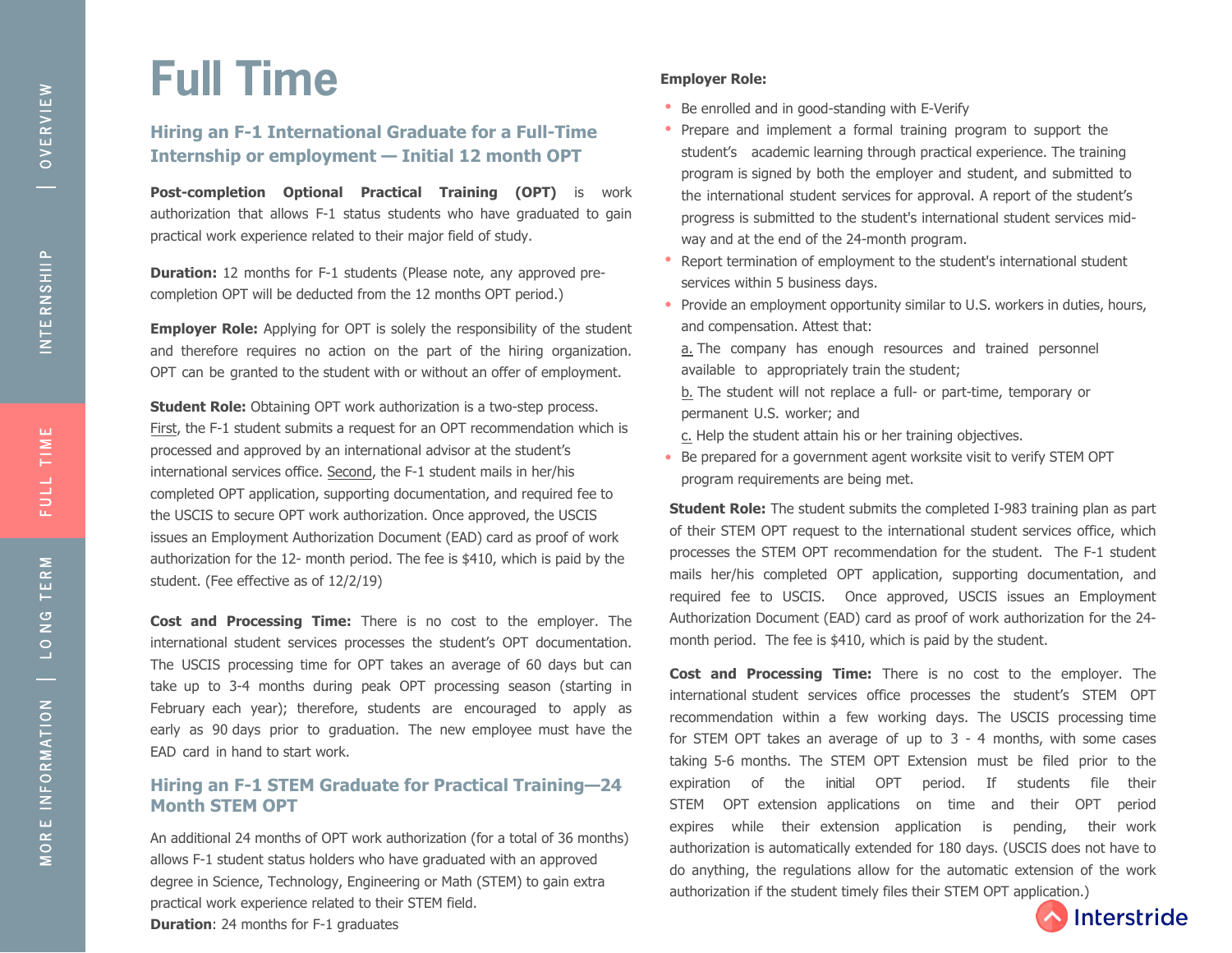INTE R N S HII P

INTE RNSHII P

## **Long Term**

### **Hiring and Retaining Long-Term Global Talent**

**H-1B status:** Applications for H-1Bs are submitted to the USCIS by the sponsoring company on behalf of the international employee. Each fiscal year, for-profit companies are allowed only 65,000 H-1Bs for candidates who have completed undergraduate degrees, and an additional 20,000 are available for those who have completed graduate degrees in the U.S. Non-profit employers are not subject to the H-1B cap numbers.

**Duration:** H-1B status is initially granted for up to three years, but can be renewed for a total of six years.

**Employer Role:** The employer is responsible for filing the H-1B petition on behalf of the international employee. Many companies find that retaining an experienced immigration attorney is helpful to facilitate the process.

**Cost and Processing Time:** Inclusive of attorney and USCIS application fees, the total cost to apply for an H-1B visa can be between \$3,000 - 7,000.

In April 2008, a new law was established to enable those with an approved H-1B application to remain employed during the transition period between the end of OPT and the start of H-1B. The new regulation eliminates any gaps in employment previously experienced in the transition from OPT to H-1B if the H-1B petition is timely filed while the student is still in their approved period of OPT employment, and the H-1B petition is filed with a change of status application effective October 1.

**Recommended Timeline:** For the upcoming Fiscal Year 2021, employers wishing to file an H-1B petition must first submit registrations during a registration period from March 1 - 20. They must name and pay a \$10 registration fee for each individual they wish to file for, and may only enter each employee once. USCIS will then conduct a lottery of all registrations received, and will notify petitioners which beneficiaries have been selected. The petitioner will then have a 90-day period beginning April 1 to file a complete H-1B petition on behalf of its selected beneficiaries. NOTE: For beneficiaries on OPT, the petitioner will need to file a complete H-1B petition with a change of status requesting an employment start date of October 1 before the OPT period ends in order for the OPT work authorization to be extended through September 30.

**Special Cases:** Some non-profit, research and educational institutions are able to secure H-1Bs not subject to the yearly quota of 85,000. Citizens of Chile and Singapore, through a treaty with the U.S., are provided with a special allocation of 6,800 visas; as a result, these citizens have an easier time securing U.S. work authorization. H-1B1 is given in one year increments, eligible for renewal indefinitely.



G T E R

M

FULL T I M E

FULL TIME